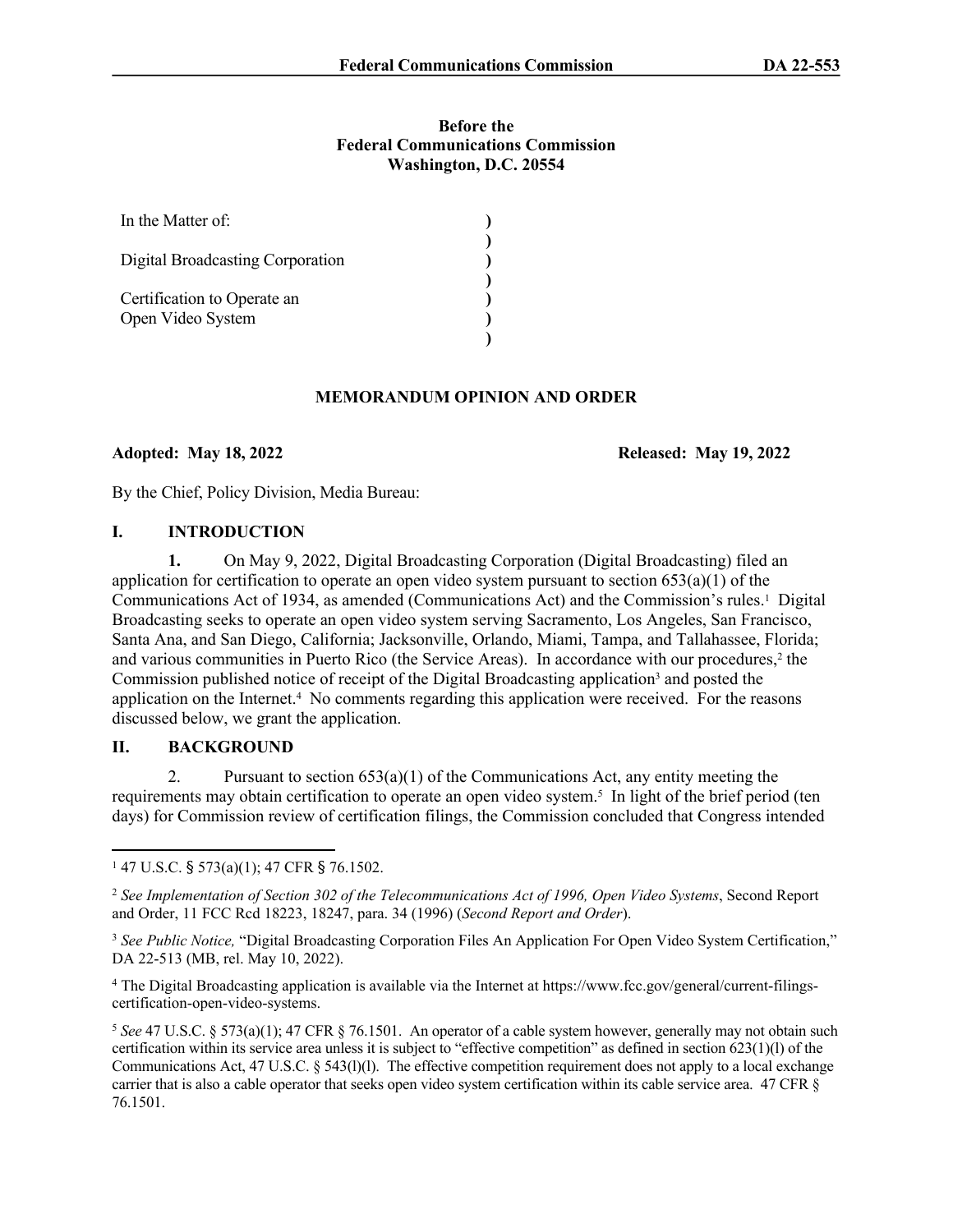there to be a streamlined certification process.<sup>6</sup> Open video system operators may apply for certification at any point prior to the commencement of service. Open video system operators must obtain certification prior to the commencement of service, allowing sufficient time to comply with the Commission's requirements regarding notifications that applicants must provide to potential programming providers.<sup>7</sup>

3. As part of the certification process, the applicant must acknowledge and accept the obligations associated with operation of an open video system and must provide certain information regarding its proposed system.<sup>8</sup> To obtain certification, an applicant must file FCC Form 1275, which requires, among other things: (a) a statement of ownership, including a list of all affiliated entities;<sup>9</sup> (b) a representation that the applicant will comply with the Commission's regulations under section 653(b) of the Communications Act;<sup>10</sup> (c) a list of the names of the communities the applicant intends to serve;<sup>11</sup> (d) a statement of the anticipated type and amount of capacity that the system will provide;12 and (e) a statement as to whether the applicant is a cable operator applying for certification within its cable franchise area.<sup>13</sup>

# **III. DISCUSSION**

4. Digital Broadcasting has submitted an application on FCC Form 1275 for certification to operate an open video system in the Service Areas. Based on our review of the information contained in Digital Broadcasting's application, we grant the application. As required by Form 1275, the Digital Broadcasting application provides the following: company information and a separate statement of ownership listing affiliated entities; eligibility and compliance representations; and system information and verification statements. Digital Broadcasting also confirmed that it served its application upon the designated telecommunications official in the applicable communities.

5. We find that Digital Broadcasting has provided the requisite facts and representations concerning the open video system it intends to operate and has certified that it "agrees to comply and remain in compliance with each of the Commission's regulations" under Section 653(b) of the Communications Act. We note that if any representation in the Digital Broadcasting certification filing proves to be materially false or materially inaccurate, the Commission retains the authority to revoke

<sup>11</sup> 47 CFR § 76.1502(d)(2).

<sup>12</sup> 47 CFR § 76.1502(c)(7).

13 47 CFR § 76.1502(c)(3).

<sup>6</sup>  *Second Report and Order*, 11 FCC Rcd at 18243, para. 28.

<sup>7</sup> *Id.* at 18247, para. 34; 47 CFR § 76.1502(a); *see also Implementation of Section 302 of the Telecommunications Act of 1996: Open Video Systems*, Order on Remand, 14 FCC Rcd 19700, 19705 (1999) (deleting the pre-construction certification requirement from Section 76.1502(a) of our rules).

<sup>8</sup>  *Second Report and Order*, 11 FCC Rcd at 18245-46, para. 31.

<sup>9</sup> For purposes of determining whether a party is an affiliate, we have adopted the definitions contained in the notes to section 76.501 of our rules. 47 CFR § 76.501. Generally, we will consider an entity to be an open video system operator's "affiliate" if the open video system operator holds 5 percent or more of the entity's stock, whether voting or non-voting. *Implementation of Section 302 of the Telecommunications Act of 1996, Open Video Systems*, Third Report and Order and Second Order on Reconsideration, 11 FCC Rcd 20227, 20235, para. 13 (1996); s*ee also* 47 CFR  $§ 76.1500(g).$ 

 $10\,47$  U.S.C. § 573(b). This provision sets forth the Commission's requirements regarding non-discriminatory carriage; just and reasonable rates, terms and conditions; a one-third capacity limit on the amount of activated channel capacity on which an open video system operator may distribute programming when demand for carriage exceeds system capacity; channel sharing; sports exclusivity, network non-duplication and syndicated exclusivity; and nondiscriminatory treatment in presenting information to subscribers. *See also* 47 CFR § 76.1502(a).